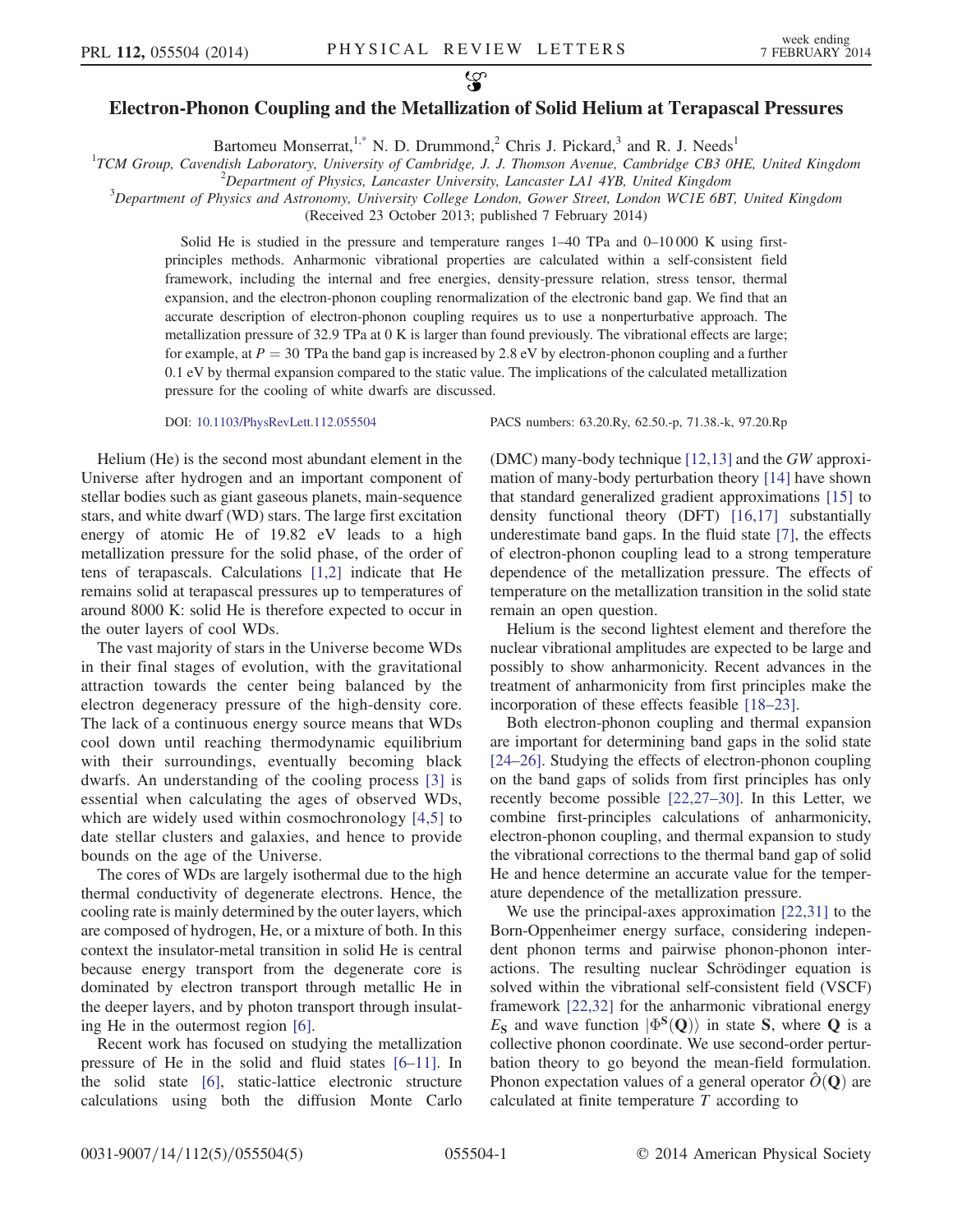$$
\langle \hat{O}(\mathbf{Q}) \rangle = \frac{1}{\mathcal{Z}} \sum_{\mathbf{S}} \langle \Phi^{\mathbf{S}}(\mathbf{Q}) | \hat{O}(\mathbf{Q}) | \Phi^{\mathbf{S}}(\mathbf{Q}) \rangle e^{-E_{\mathbf{S}}/k_{B}T}, \quad (1)
$$

where  $\mathcal Z$  is the partition function and  $k_B$  is Boltzmann's constant. This expectation value can be calculated by writing the operator  $\hat{O}(\mathbf{Q})$  within a principal-axes representation like that for the energy [\[22\],](#page-4-10) or nonperturbatively by sampling phase space according to the nuclear density [\[28,30\]](#page-4-11). The first method is approximate, but the description is in terms of individual phonons, permitting direct access to the underlying physical processes. The second method can, in principle, lead to accurate numerical results, but the underlying physical mechanisms are obscured. We use a combination of both methods to obtain a full picture of the effects of electron-phonon coupling on the band gap of He. We note that using DFT to calculate electron-phonon corrections to band gaps is reasonable, as the usual bandgap underestimation cancels in the difference between the static gap and the phonon-renormalized gap [\[29\]](#page-4-12).

We solve the electronic Schrödinger equation to map the Born-Oppenheimer energy surface within plane-wave DFT [\[16,17\]](#page-4-6) using the CASTEP code [\[33\]](#page-4-13). We use ultrasoft pseudopotentials [\[34\]](#page-4-14) with core radii of 0.212 Å, which require an energy cutoff of 2800 eV, and Monkhorst-Pack [\[35\]](#page-4-15) **k**-point grids of spacing  $2\pi \times 0.04$  Å<sup>-1</sup>. These parameters lead to energy differences converged to within 10−<sup>4</sup> eV per atom and stresses to within 10−<sup>1</sup> GPa. All calculations are performed with the Perdew-Burke-Ernzerhof [\[15\]](#page-4-5) generalized gradient approximation functional. We solve the vibrational Schrödinger equation within the VSCF formalism by expanding the wave function in a basis of simple harmonic oscillator eigenstates. This basis is defined from a quadratic fit to the Born-Oppenheimer energy surface calculated within the principal-axes approximation rather than from the harmonic approximation. Converged results are obtained using 100 simple harmonic oscillator states for each phonon degree of freedom.

The phase diagram of solid He at low pressures is well characterized, and the hexagonal closed-packed (hcp) structure with a  $c/a$  ratio close to ideal is stable up to at least 58 GPa [\[36\].](#page-4-16) It is usually assumed that He remains in the hcp phase up to high pressures and temperatures, but this does not seem to have been tested in detail. Furthermore, at the highest pressures it is expected to adopt the body-centered cubic (bcc) structure. We therefore perform searches at 10 and 20 TPa using the ab initio random structure searching (AIRSS) method [\[37,38\]](#page-4-17) to find low-enthalpy crystal structures of He with 12 or fewer atoms per cell. We calculate the harmonic vibrational free energy of the most competitive phases in the temperature range 0–10 000 K, finding several phases that are lower in free energy than the face-centered cubic (fcc) and bcc phases, but none of them were more stable than hcp. In Fig. [1](#page-1-0) we show the static-lattice enthalpy  $\Delta H_{\text{hcp}}$  of the

<span id="page-1-0"></span>

FIG. 1 (color online). (a) Enthalpy  $\Delta H_{\text{hop}}$  with respect to the hcp phase of the closed-packed phases described at the static DFT level. (b) Anharmonic energy correction  $\Delta U_{\text{anh}}$  to the harmonic energy of the hcp phase at zero temperature.

closed-packed phases with respect to the hcp phase. The hcp and double hexagonal closed-packed (dhcp) structures are the two end members of a series of structures which differ in the stacking of layers, and whose energies per layer vary continuously with the fraction of stacking faults present.

We have also calculated the anharmonic free energy  $\Delta F_{\text{anh}}$  of hcp He (see Fig. [1](#page-1-0)). At 10 TPa and zero temperature, for example, the harmonic energy is  $686.9$  mev/atom and the anharmonic correction from the independent phonon term is  $-1.7$  meV/atom, which is further renormalized by  $+1.1$  meV/atom due to the twobody phonon term. At  $T = 5000$  K, the harmonic free energy is  $75.0 \text{ meV}$ /atom, and the anharmonic correction is  $-5.2$  meV/atom. At 25 TPa and zero temperature the harmonic energy is  $903.0$  meV/atom and the anharmonic correction is only 2.1 meV/atom, whereas at  $T = 5000$  K, the harmonic free energy is  $466.6$  meV/atom and the anharmonic correction is  $6.3 \text{ meV/atom}$ . Second-order perturbation theory does not change these results within the reported precision, demonstrating the accuracy of the mean-field approximation. These anharmonic corrections, albeit larger than in heavier systems such as diamond [\[22\]](#page-4-10), remain remarkably small and have no discernible effect on the relative stability of the phases considered. Furthermore, the ratio of the anharmonic to quasiharmonic vibrational free energy decreases with increasing pressure, suggesting that anharmonicity becomes less important for the energetics of He at high pressures.

The band structure and density of states of hcp He at 10 TPa are shown in Fig. [2](#page-2-0). The occupied density of states is very similar to that of a free electron gas at the same density, only deviating from it in the gap region. The valence-band maximum (VBM) is located along the line joining the  $\Gamma$  and M points, while the conduction-band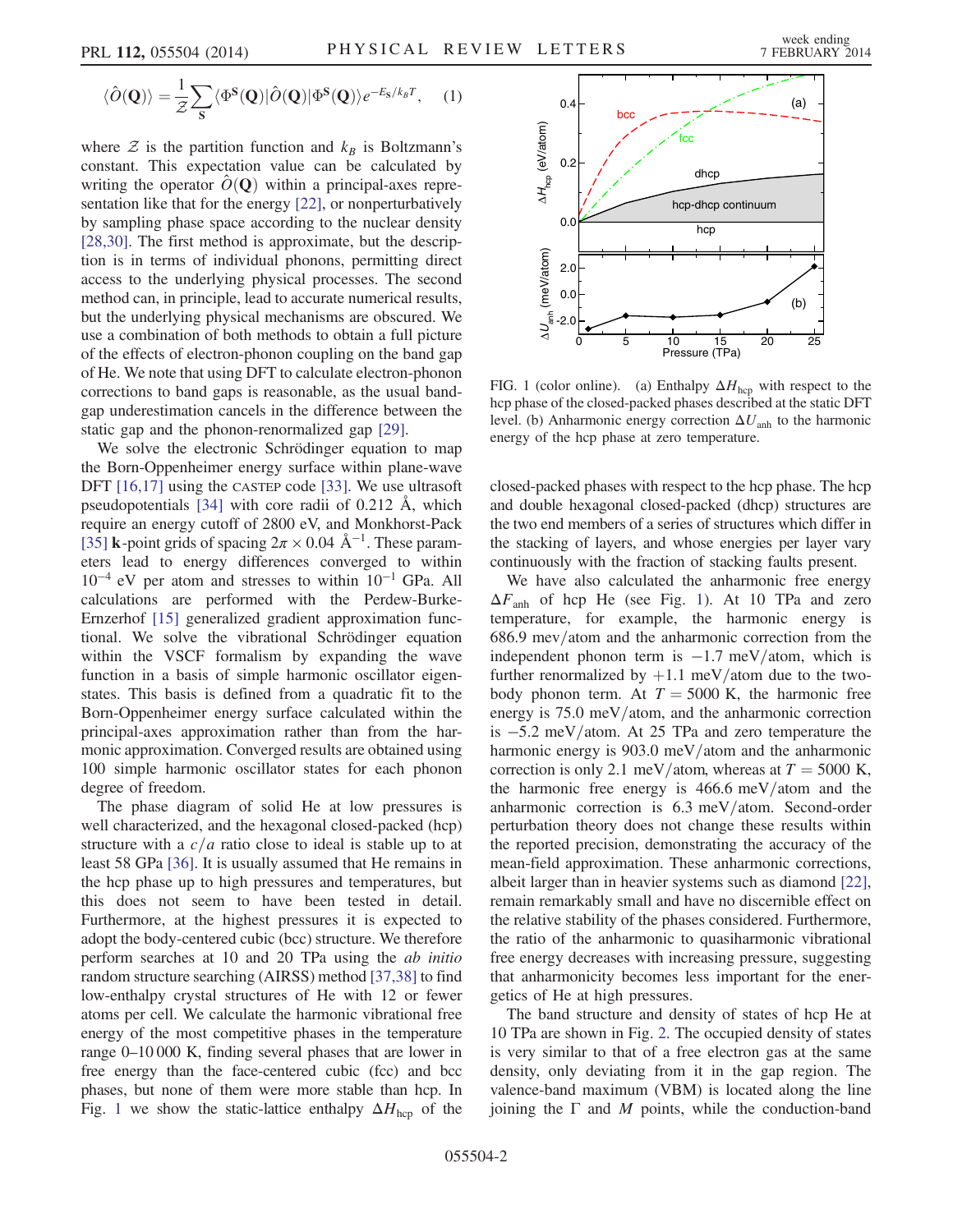<span id="page-2-0"></span>

FIG. 2 (color online). Electronic band structure (blue, on lefthand side of figure) and density of states (red, on right-hand side of figure) of hcp He at 10 TPa. The dashed black line is the density of states of a free electron gas of the same density as He.

minimum (CBM) is located at the  $\Gamma$  point, as observed experimentally at lower pressures [\[39\].](#page-4-18) We have evaluated Eq. [\(1\),](#page-0-0) with  $\hat{O}$  being the separation of the VBM and CBM, both within a principal-axes representation and nonperturbatively [\[40\].](#page-4-19) Figure [3](#page-2-1) shows the pressure dependence of the zero-point (ZP) electron-phonon correction to the thermal band gap of hcp He calculated nonperturbatively. A second calculation of the same quantity with a principalaxes representation of  $E_{\rm g}(\mathbf{Q})$  gives information about the underlying physical mechanisms. The out-of-plane modes of the hcp lattice couple strongly to the electronic bands, which opens the band gap. This coupling increases with pressure, leading to the behavior shown in Fig. [3.](#page-2-1) This can be further understood by analyzing the Kohn-Sham eigenstates corresponding to the VBM and the CBM (Fig. [3](#page-2-1)). At lower pressure these eigenstates are localized around the atomic sites, but as pressure increases they delocalize in the interplane direction, hence increasing the coupling with the out-of-plane modes.

We emphasize that the nonperturbative calculation of the renormalization of the band gap due to electron-phonon coupling leads to quantitatively different results to the perturbative approach. Terms beyond lowest-order perturbation theory are crucial for calculating the band-gap correction [\[41\]](#page-4-20). The magnitude of the band-gap renormalization is amongst the largest reported, similar only to that found in high-pressure solid hydrogen [\[42\]](#page-4-21).

To investigate thermal expansion we have calculated the vibrational stress tensor at finite temperatures using the formalism of Ref. [\[22\]](#page-4-10). The vibrational stress tensor is diagonal, with similar in-plane and out-of-plane stresses, leading to an isotropic volume expansion. Figure [4](#page-2-2) shows the density-pressure relation at five different temperatures, including vibrational effects. Both ZP and finitetemperature expansions are more significant at lower

<span id="page-2-1"></span>

FIG. 3 (color online). (a) ZP electron-phonon correction to the thermal band gap of hcp solid He as a function of pressure. The inset shows the temperature dependence of the electron-phonon correction at a pressure of  $P = 25$  TPa. (b) Squared Kohn-Sham eigenstate corresponding to the CBM at 10 and 25 TPa, using a red-green-blue color scale with red corresponding to high density and blue to low density. We have removed the regions of lowest density for clarity.

<span id="page-2-2"></span>

FIG. 4 (color online). Density-pressure-temperature phase diagram of solid hcp He. At a given external pressure, the density  $\rho$ is renormalized with respect to the static-lattice density  $\rho_{\text{static}}$  at that pressure. The inset shows the density-pressure relation at  $T = 0$  K, including the effects of ZP motion.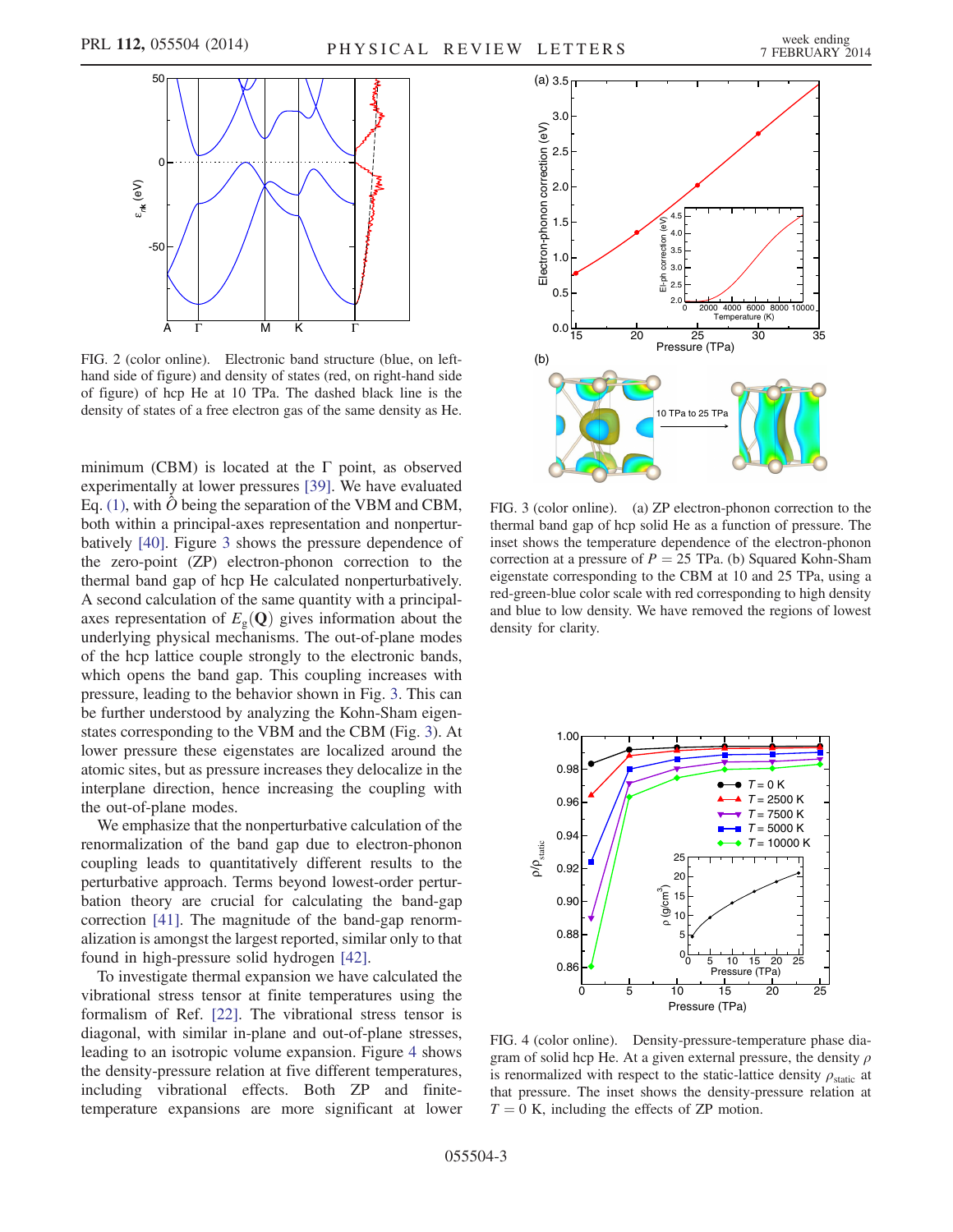<span id="page-3-2"></span>

FIG. 5 (color online). Thermal band gap  $E<sub>g</sub>$  of solid hcp He as a function of pressure, calculated by evaluating the difference between the CBM and the VBM (even when the difference is negative). The static gap results correspond to DFT calculations (dash-dotted black line) and DMC calculations (dashed black line) taken from Ref. [\[6\].](#page-4-2) The band gap, including the effects of electron-phonon coupling and thermal expansion added to the DMC results, is shown at  $T = 0$  K (red solid line).

pressures. At  $P = 25$  TPa, the ZP correction to the volume at  $T = 0$  K opens the gap by 0.105 eV, and the thermal expansion at  $T = 5000$  K opens it by 0.216 eV

Combining the effects of electron-phonon coupling and thermal expansion, we calculate the pressure dependence of the thermal band gap of solid He near metallization, as shown in Fig. [5.](#page-3-2) The static-lattice DMC results are those reported in Ref. [\[6\],](#page-4-2) which agree with GW results. Including electron-phonon coupling and ZP expansion at zero temperature leads to metallization at 32.9 TPa, significantly higher than the static-lattice value.

<span id="page-3-4"></span>

FIG. 6 (color online). Phase diagram of He at the pressuretemperature range relevant for cool WDs. The black dashed line is the insulator-metal transition predicted in Ref. [\[6\]](#page-4-2). The solidplasma transition is taken from Ref. [\[2\].](#page-3-3)

The vibrational band-gap renormalization near the metallization pressure is about 3.0–4.0 eV for temperatures in the range 0–5000 K This represents a quantitative change in the static-lattice value of the same order of magnitude as the electron-correlation correction to DFT [\[6\]](#page-4-2). Furthermore, our results are the first to describe the temperature dependence of the transition. The authors of Ref. [\[6\]](#page-4-2) considered the effects of temperature on the electronic band gap within path integral Monte Carlo [\[43\]](#page-4-22), and concluded that they are negligible. We have come to a significantly different conclusion on this issue, but there is insufficient information in Ref. [\[6\]](#page-4-2) to allow a more detailed comparison. Combining our data with those from Ref. [\[2\]](#page-3-3), we construct the phase diagram of He at the pressures and temperatures relevant for cool WDs shown in Fig. [6.](#page-3-4)

In conclusion, we have presented first-principles calculations of the phase stability, electron-phonon coupling, and thermal expansion of solid He over a range of pressures and temperatures. We have shown that the thermodynamically stable phase of solid He is hcp for the pressure range 1–30 TPa and temperature range 0–10 000 K including anharmonic energies at the mean-field level. The secondorder perturbation theory used to go beyond the VSCF approximation gives a negligible correction, suggesting that the mean-field energy is accurate. The effects of electron-phonon coupling on the band gap are substantial and several times larger than the effects of thermal expansion. A perturbative approach is inaccurate here and a nonperturbative scheme, as we have used, is required. We have determined the metal-insulator transition of solid He to be at 32.9 TPa at  $T = 0$  K which may be compared with the value 25.7 TPa obtained in Ref. [\[6\]](#page-4-2) at the staticlattice level.

The increase in the metallization pressure of solid He, including the effects of electron-phonon coupling and thermal expansion, implies that the interiors of WDs have a thinner metallic He layer than predicted by a purely electronic treatment, and a correspondingly thicker insulating layer where heat transport is dominated by photons. The temperature dependence of the metallization pressure indicates that, as WDs cool, the thickness of the metallic layer increases at the expense of the insulating layer. These results suggest that white dwarf stars may be older than previously thought.

Financial support was provided by the Engineering and Physical Sciences Research Council (U.K.). The calculations were performed on the Cambridge High Performance Computing Service facility.

<span id="page-3-0"></span>[\\*](#page-0-1) bm418@cam.ac.uk

<span id="page-3-1"></span><sup>[1]</sup> D. A. Young, A. K. McMahan, and M. Ross, [Phys. Rev. B](http://dx.doi.org/10.1103/PhysRevB.24.5119) 24[, 5119 \(1981\)](http://dx.doi.org/10.1103/PhysRevB.24.5119).

<span id="page-3-3"></span><sup>[2]</sup> A. Förster, T. Kahlbaum, and W. Ebeling, [Laser Part. Beams](http://dx.doi.org/10.1017/S0263034600004390) 10[, 253 \(1992\).](http://dx.doi.org/10.1017/S0263034600004390)